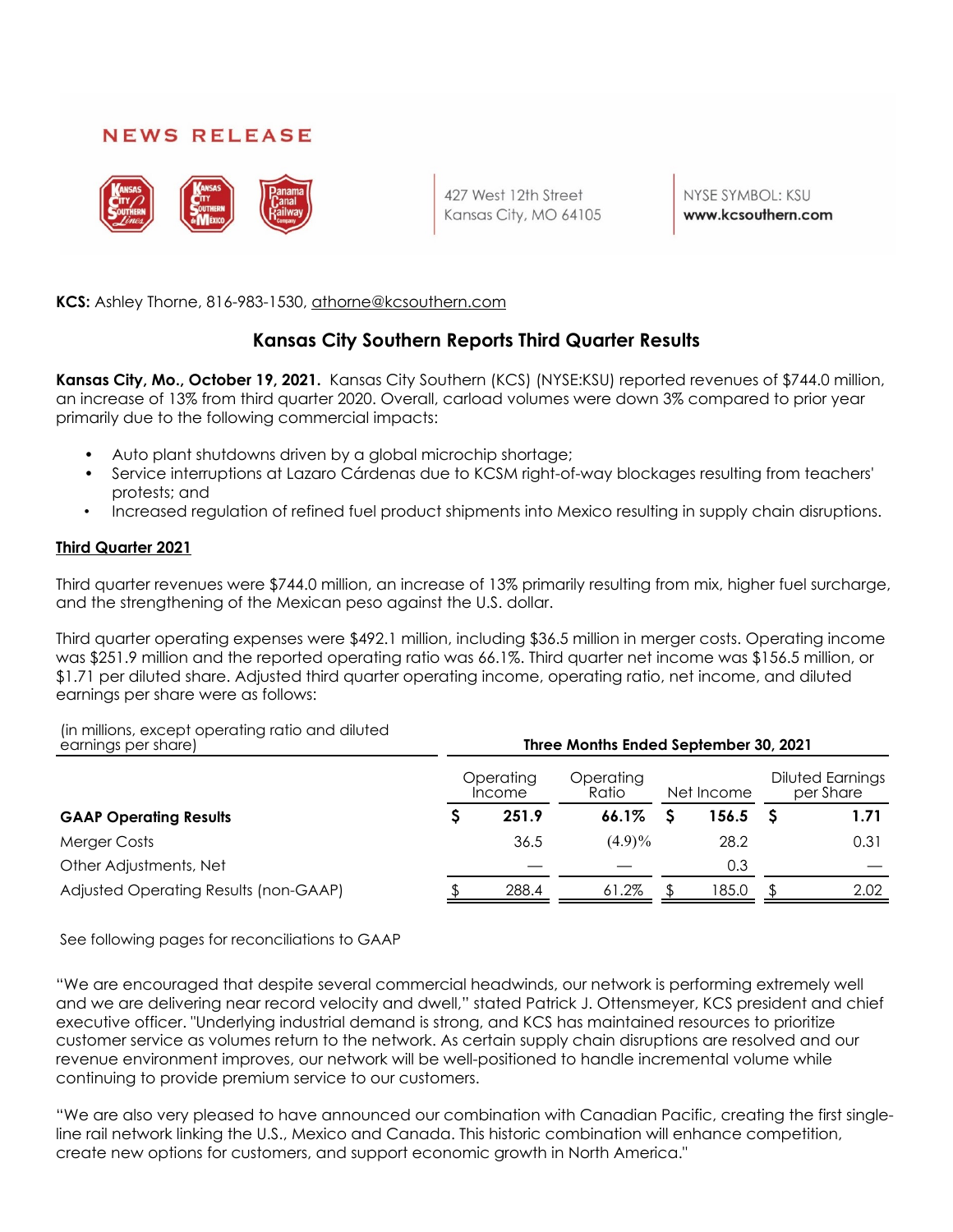For more information on the transaction and the benefits it is expected to bring to the full range of stakeholders, visit FutureForFreight.com.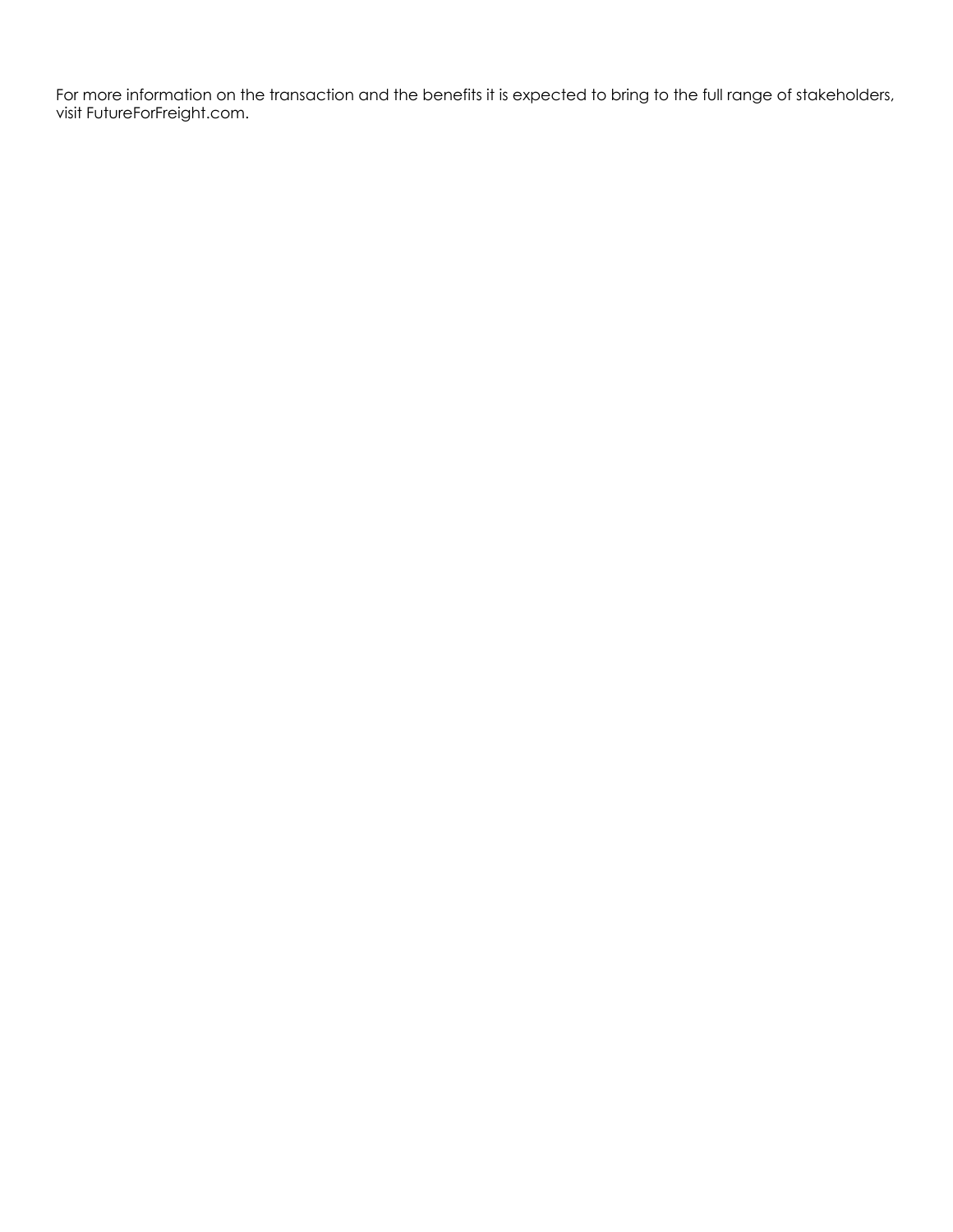### **Statement Regarding Non-GAAP Financial Measures**

In addition to disclosing financial results in accordance with U.S. GAAP, the accompanying third quarter 2021 earnings release contains non-GAAP financial measures. KCS management believes that certain non-GAAP financial measures used to review and in certain cases manage the Company's business fall within the meaning of Regulation G (Disclosure of non-GAAP financial measures) and may provide its users of the financial information with additional meaningful comparison when reviewing the Company's results. KCS management uses non-GAAP information in its planning and forecasting processes and to further analyze its own financial trends and operational performance, as well as making financial comparisons to prior periods presented on a similar basis. Management believes investors and users of the Company's financial information should consider all of the above factors when evaluating KCS's results.

These non-GAAP measures should be viewed as a supplement and not considered a substitute for GAAP measures. Some of KCS's non-GAAP measures may differ from similar measures used by other companies, even if similar terms are used to identify such measures.

## **GAAP Reconciliations**

(\$ in millions, except per share amounts)

## **Reconciliation of Diluted Earnings per Share to Adjusted Diluted Earnings per Share Three Months Ended September 30, 2021**

| Adjosied Diibled Lahilings per share              | <u>THEE MONNS LINED SEDIENIDEL SU, ZUZ I</u> |                                     |    |                       |    |               |    |                                         |  |  |
|---------------------------------------------------|----------------------------------------------|-------------------------------------|----|-----------------------|----|---------------|----|-----------------------------------------|--|--|
|                                                   |                                              | Income<br>Before<br>Income<br>Taxes |    | Income Tax<br>Expense |    | Net<br>Income |    | <b>Diluted</b><br>Earnings<br>per Share |  |  |
| As reported                                       | \$                                           | 216.7                               | \$ | 60.2                  | \$ | 156.5         | \$ | 1.71                                    |  |  |
| Adjustments for:                                  |                                              |                                     |    |                       |    |               |    |                                         |  |  |
| Merger costs                                      |                                              | 36.5                                |    | 8.3                   |    | 28.2          |    | 0.31                                    |  |  |
| Foreign exchange loss                             |                                              | 0.5                                 |    | 0.2                   |    | 0.3           |    |                                         |  |  |
| Adjusted                                          |                                              | 253.7                               |    | 68.7                  |    | 185.0         |    |                                         |  |  |
| Less: Noncontrolling interest and preferred stock |                                              |                                     |    |                       |    |               |    |                                         |  |  |
| dividends                                         |                                              |                                     |    |                       |    | (0.4)         |    |                                         |  |  |
| Adjusted net income available to common           |                                              |                                     |    |                       |    |               |    |                                         |  |  |
| stockholders - see (a) below                      |                                              |                                     |    |                       |    | 184.6         |    | 2.02                                    |  |  |
|                                                   |                                              |                                     |    |                       |    |               |    |                                         |  |  |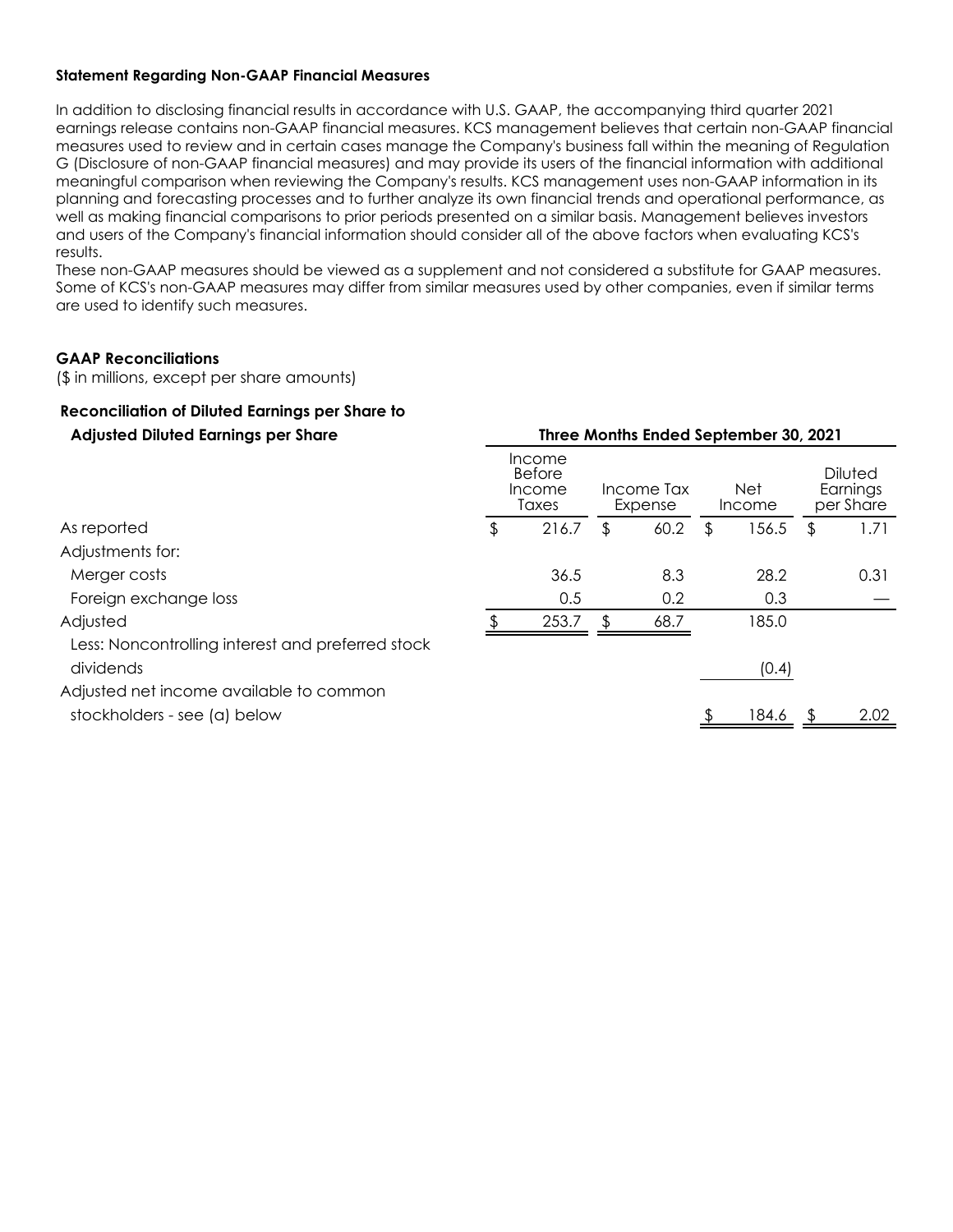## **GAAP Reconciliations (continued)**

(\$ in millions, except per share amounts)

|                                                   | Three Months Ended September 30, 2020 |                                            |    |                       |    |               |    |                                  |  |  |
|---------------------------------------------------|---------------------------------------|--------------------------------------------|----|-----------------------|----|---------------|----|----------------------------------|--|--|
|                                                   |                                       | Income<br><b>Before</b><br>Income<br>Taxes |    | Income Tax<br>Expense |    | Net<br>Income |    | Diluted<br>Earnings<br>per Share |  |  |
| As reported                                       | \$                                    | 238.7                                      | \$ | 48.5                  | \$ | 190.2         | \$ | 2.01                             |  |  |
| Adjustments for:                                  |                                       |                                            |    |                       |    |               |    |                                  |  |  |
| Restructuring charges                             |                                       | 0.5                                        |    | 0.1                   |    | 0.4           |    |                                  |  |  |
| Foreign exchange gain                             |                                       | (7.7)                                      |    | (2.3)                 |    | (5.4)         |    | (0.05)                           |  |  |
| Foreign exchange component of income taxes        |                                       |                                            |    | (0.3)                 |    | 0.3           |    |                                  |  |  |
| Adjusted                                          |                                       | 231.5                                      |    | 46.0                  |    | 185.5         |    |                                  |  |  |
| Less: Noncontrolling interest and preferred stock |                                       |                                            |    |                       |    |               |    |                                  |  |  |
| dividends                                         |                                       |                                            |    |                       |    | (0.5)         |    |                                  |  |  |
| Adjusted net income available to common           |                                       |                                            |    |                       |    |               |    |                                  |  |  |
| stockholders - see (a) below                      |                                       |                                            |    |                       |    | 185.0         | \$ | 1.96                             |  |  |
|                                                   |                                       |                                            |    |                       |    |               |    |                                  |  |  |

| <b>Reconciliation of Operating Expenses to Adjusted</b> |              | <b>Three Months Ended</b> |      | <b>Nine Months Ended</b> |               |         |      |         |  |  |
|---------------------------------------------------------|--------------|---------------------------|------|--------------------------|---------------|---------|------|---------|--|--|
| <b>Operating Expenses</b>                               |              | September 30,             |      |                          | September 30, |         |      |         |  |  |
|                                                         | 2021         |                           | 2020 |                          |               | 2021    | 2020 |         |  |  |
| Operating expenses as reported                          | \$           | 492.1                     | \$   | 388.1                    | \$            | 2,126.3 | \$   | 1,198.5 |  |  |
| Adjustment for merger costs                             |              | (36.5)                    |      |                          |               | (776.6) |      |         |  |  |
| Adjustment for restructuring charges                    |              |                           |      | (0.5)                    |               |         |      | (17.0)  |  |  |
| Adjusted operating expenses - see (b) below             |              | 455.6                     | \$   | 387.6                    |               | 1,349.7 | S    | 1,181.5 |  |  |
|                                                         |              |                           |      |                          |               |         |      |         |  |  |
| Operating income as reported                            | $\mathbb{S}$ | 251.9                     | \$   | 271.5                    | \$            | 73.2    | \$   | 740.7   |  |  |
| Adjusted operating income - see (b) below               |              | 288.4                     |      | 272.0                    |               | 849.8   |      | 757.7   |  |  |
| Operating ratio (c) as reported                         |              | 66.1%                     |      | 58.8%                    |               | 96.7%   |      | 61.8%   |  |  |
| Adjusted operating ratio - see (b) and (c) below        |              | $61.2\%$                  |      | 58.8%                    |               | 61.4%   |      | 60.9%   |  |  |

- (a) The Company believes adjusted diluted earnings per share is meaningful as it allows investors to evaluate the Company's performance for different periods on a more comparable basis by adjusting for the impact of changes in foreign currency exchange rates, and items that are not directly related to the ongoing operations of the Company. The income tax expense impacts related to these adjustments are calculated at the applicable statutory tax rate.
- (b) The Company believes adjusted operating expenses, operating income and operating ratio are meaningful as they allow investors to evaluate the Company's performance for different periods on a more comparable basis by adjusting for items that are not directly related to the ongoing operations of the Company.
- (c) Operating ratio is calculated by dividing operating expenses by revenues; or in the case of adjusted operating ratio, adjusted operating expenses divided by revenues.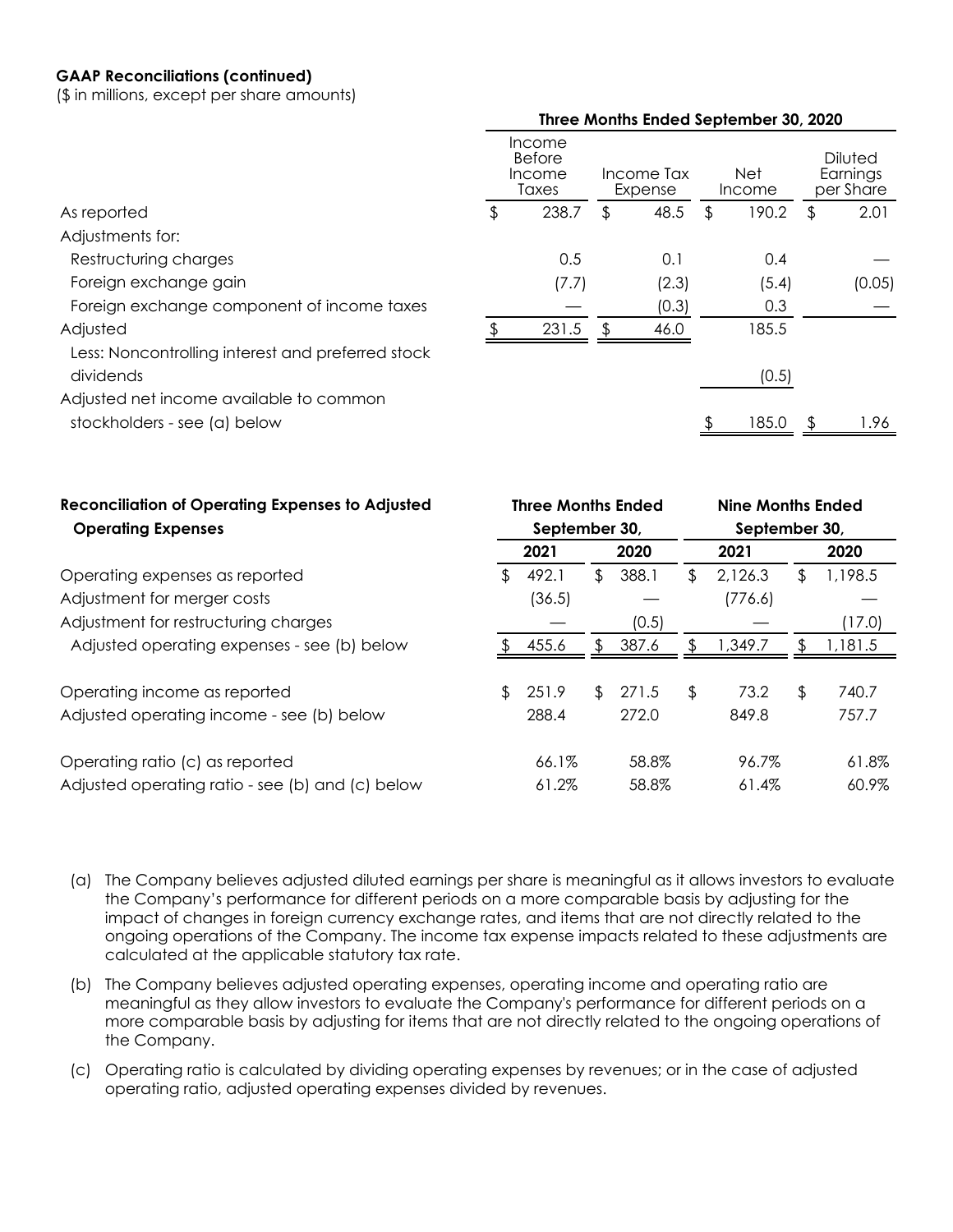#### **Investor Conference Call and Webcast**

KCS will also hold its third quarter 2021 earnings conference call on Tuesday, October 19, 2021 at 8:45 a.m. eastern time. Shareholders and other interested parties are invited to participate via live webcast or telephone. To participate in the live webcast and to view accompanying presentation materials, please log into investors.kcsouthern.com immediately prior to the presentation. To join the teleconference, please call (844) 308-6428 from the U.S., or (412) 317-5409 from all other countries.

A replay of the presentation will be available by calling (877) 344-7529 from the U.S., (855) 669-9658 from Canada or (412) 317-0088 from all other countries and entering conference ID 10152592. The webcast replay and presentation materials will be archived on the company's website.

#### **About Kansas City Southern**

Headquartered in Kansas City, Mo., Kansas City Southern (KCS) (NYSE: KSU) is a transportation holding company that has railroad investments in the U.S., Mexico and Panama. Its primary U.S. holding is The Kansas City Southern Railway Company, serving the central and south central U.S. Its international holdings include Kansas City Southern de Mexico, S.A. de C.V., serving northeastern and central Mexico and the port cities of Lázaro Cárdenas, Tampico and Veracruz, and a 50 percent interest in Panama Canal Railway Company, providing ocean-to-ocean freight and passenger service along the Panama Canal. KCS' North American rail holdings and strategic alliances with other North American rail partners are primary components of a unique railway system, linking the commercial and industrial centers of the U.S., Mexico and Canada. More information about KCS can be found at www.kcsouthern.com

#### **Forward-Looking Information**

*This news release contains forward-looking statements within the meaning of Section 27A of the Securities Act of 1933, as amended, Section 21E of the Securities Exchange Act of 1934, as amended and the Private Securities Litigation Reform Act of 1995. In addition, management may make forward-looking statements orally or in other writing, including, but not limited to, in press releases, quarterly earnings calls, executive presentations, in the annual report to stockholders and in other filings with the Securities and Exchange Commission. Readers can usually identify these forward-looking statements by the use of such words as "may," "will," "should," "likely," "plans," "projects," "expects," "anticipates," "believes" or similar words. These statements involve a number of risks and uncertainties. Actual results could materially differ from those anticipated by such forward-looking statements as a result of a number of factors or combination of factors including, but not limited to: the merger with Canadian Pacific Railway Limited ("CP") is subject to various closing conditions and there can be no assurances as to whether and when it may be completed; failure to complete the Company's merger with CP could negatively impact the Company's stock price and future business and financial results; Company's stockholders cannot be sure of the value of the merger consideration they will receive from CP in the merger; lawsuits may be filed against the Company and/or CP challenging the transactions contemplated by the merger between, among others, the Company and CP; the shares of CP common stock to be received by the Company's stockholders upon completion of the merger will have different rights from shares of the Company's common stock; after completion of the merger, CP may fail to realize the projected benefits and cost savings of the merger; public health threats or outbreaks of communicable diseases, such as the ongoing COVID-19 pandemic (including its variants) and its impact on KCS's business, suppliers, consumers, customers, employees and supply chains; rail accidents or other incidents or accidents on KCS's rail network or at KCS's facilities or customer facilities involving the release of hazardous materials, including toxic inhalation hazards; legislative and regulatory developments and disputes, including environmental regulations; loss of the rail concession of Kansas City Southern's subsidiary, Kansas City Southern de México, S.A. de C.V.; North American and global economic, political and social conditions; disruptions to the Company's technology infrastructure, including its computer systems; increased demand and traffic congestion; the level of trade between the United States and Asia or Mexico; fluctuations in the peso-dollar exchange rate; natural events such as severe weather, hurricanes and floods; the outcome of claims and litigation involving the Company or its subsidiaries; changes in business strategy and strategic opportunities; competition and consolidation within the transportation industry; the business environment in industries that produce and use items shipped by rail; the termination of, or failure to renew, agreements with customers, other railroads and third parties; the satisfaction of by third parties of their obligations; fluctuation in prices or availability of key materials, fluctuations in commodity demand; in particular diesel fuel; access to capital; sufficiency of budgeted capital expenditures in carrying out business plans; services infrastructure; climate change and the market and regulatory responses to climate change; dependency on certain key suppliers of core rail equipment; changes in securities and capital markets; unavailability of qualified personnel; labor difficulties, including strikes and work stoppages; acts of terrorism or risk of terrorist activities, war or other acts of violence; and other factors affecting the operation of the business; and other risks identified in this news release, in KCS's Annual Report on Form 10-K for the year ended December 31, 2020, and in other reports filed by KCS with the Securities and Exchange Commission.*

*Forward-looking statements reflect the information only as of the date on which they are made. KCS does not undertake any obligation to update any forward-looking statements to reflect future events, developments, or other information.*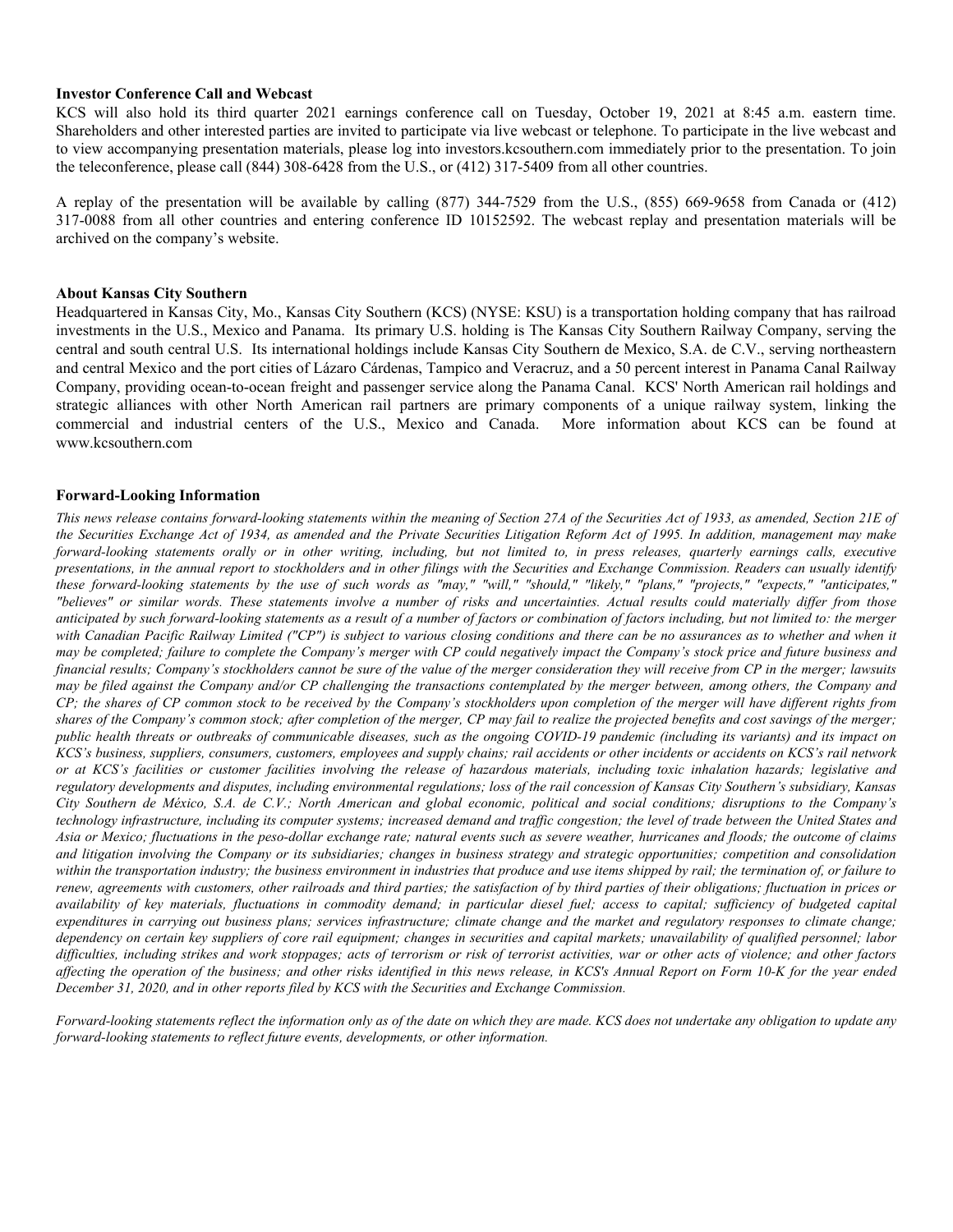## **Kansas City Southern and Subsidiaries**

# **Consolidated Statements of Operations**

*(In millions, except share and per share amounts)*

*(Unaudited)*

|                                                                            | <b>Three Months Ended</b>                 |        |                          |                          |                          | <b>Nine Months Ended</b> |               |         |  |  |
|----------------------------------------------------------------------------|-------------------------------------------|--------|--------------------------|--------------------------|--------------------------|--------------------------|---------------|---------|--|--|
|                                                                            | September 30,                             |        |                          |                          |                          | September 30,            |               |         |  |  |
|                                                                            |                                           | 2021   |                          | 2020                     |                          | 2021                     |               | 2020    |  |  |
| Revenues                                                                   | $\overline{\mathcal{S}}$                  | 744.0  | $\overline{\mathcal{S}}$ | 659.6                    | $\overline{\mathcal{S}}$ | $2,199.5$ \$             |               | 1,939.2 |  |  |
| Operating expenses:                                                        |                                           |        |                          |                          |                          |                          |               |         |  |  |
| Compensation and benefits                                                  |                                           | 133.3  |                          | 117.4                    |                          | 391.2                    |               | 354.6   |  |  |
| Purchased services                                                         |                                           | 51.4   |                          | 47.3                     |                          | 161.0                    |               | 145.2   |  |  |
| Fuel                                                                       |                                           | 78.0   |                          | 50.8                     |                          | 227.9                    |               | 165.2   |  |  |
| Equipment costs                                                            |                                           | 19.6   |                          | 23.9                     |                          | 64.8                     |               | 63.9    |  |  |
| Depreciation and amortization                                              |                                           | 90.5   |                          | 89.2                     |                          | 273.7                    |               | 267.9   |  |  |
| Materials and other                                                        |                                           | 82.8   |                          | 59.0                     |                          | 231.1                    |               | 184.7   |  |  |
| Merger costs                                                               |                                           | 36.5   |                          | $\overline{\phantom{0}}$ |                          | 776.6                    |               |         |  |  |
| Restructuring charges                                                      |                                           |        |                          | 0.5                      |                          |                          |               | 17.0    |  |  |
| Total operating expenses                                                   |                                           | 492.1  |                          | 388.1                    |                          | 2,126.3                  |               | 1,198.5 |  |  |
| Operating income                                                           |                                           | 251.9  |                          | 271.5                    |                          | 73.2                     |               | 740.7   |  |  |
| Equity in net earnings (losses) of affiliates                              |                                           | 3.8    |                          | (1.3)                    |                          | 13.2                     |               | (0.1)   |  |  |
| Interest expense                                                           |                                           | (39.0) |                          | (39.5)                   |                          | (117.1)                  |               | (111.8) |  |  |
| Foreign exchange gain (loss)                                               |                                           | (0.5)  |                          | 7.7                      |                          | (1.0)                    |               | (44.0)  |  |  |
| Other income, net                                                          |                                           | 0.5    |                          | 0.3                      |                          | 0.7                      |               | 2.5     |  |  |
| Income (loss) before income taxes                                          |                                           | 216.7  |                          | 238.7                    |                          | (31.0)                   |               | 587.3   |  |  |
| Income tax expense                                                         |                                           | 60.2   |                          | 48.5                     |                          | 37.1                     |               | 134.5   |  |  |
| Net income (loss)                                                          |                                           | 156.5  |                          | 190.2                    |                          | (68.1)                   |               | 452.8   |  |  |
| Less: Net income attributable to noncontrolling interest                   |                                           | 0.3    |                          | 0.4                      |                          | 1.2                      |               | 1.5     |  |  |
| Net income (loss) attributable to Kansas City Southern and<br>subsidiaries |                                           | 156.2  |                          | 189.8                    |                          | (69.3)                   |               | 451.3   |  |  |
| Preferred stock dividends                                                  |                                           | 0.1    |                          | 0.1                      |                          | 0.2                      |               | 0.2     |  |  |
| Net income (loss) available to common stockholders                         | $\mathcal{S}$                             | 156.1  | $\overline{\mathcal{S}}$ | $189.7$ \$               |                          | $\overline{(69.5)}$ \$   |               | 451.1   |  |  |
| Earnings (loss) per share:                                                 |                                           |        |                          |                          |                          |                          |               |         |  |  |
| Basic earnings (loss) per share                                            |                                           | 1.72   | \$                       | 2.02                     | \$                       | (0.76)                   | $\mathcal{S}$ | 4.76    |  |  |
| Diluted earnings (loss) per share                                          | $\frac{1}{2}$<br>$\overline{\mathcal{S}}$ | 1.71   | $\overline{\mathcal{S}}$ | 2.01                     | $\overline{\mathcal{S}}$ | (0.76)                   | $\mathcal{S}$ | 4.74    |  |  |
|                                                                            |                                           |        |                          |                          |                          |                          |               |         |  |  |
| Average shares outstanding (in thousands):                                 |                                           |        |                          |                          |                          |                          |               |         |  |  |
| <b>Basic</b>                                                               |                                           | 90,806 |                          | 93,876                   |                          | 90,777                   |               | 94,672  |  |  |
| Effect of dilution                                                         |                                           | 566    |                          | 504                      |                          |                          |               | 477     |  |  |
| Diluted                                                                    |                                           | 91,372 |                          | 94,380                   |                          | 90,777                   |               | 95,149  |  |  |
|                                                                            |                                           |        |                          |                          |                          |                          |               |         |  |  |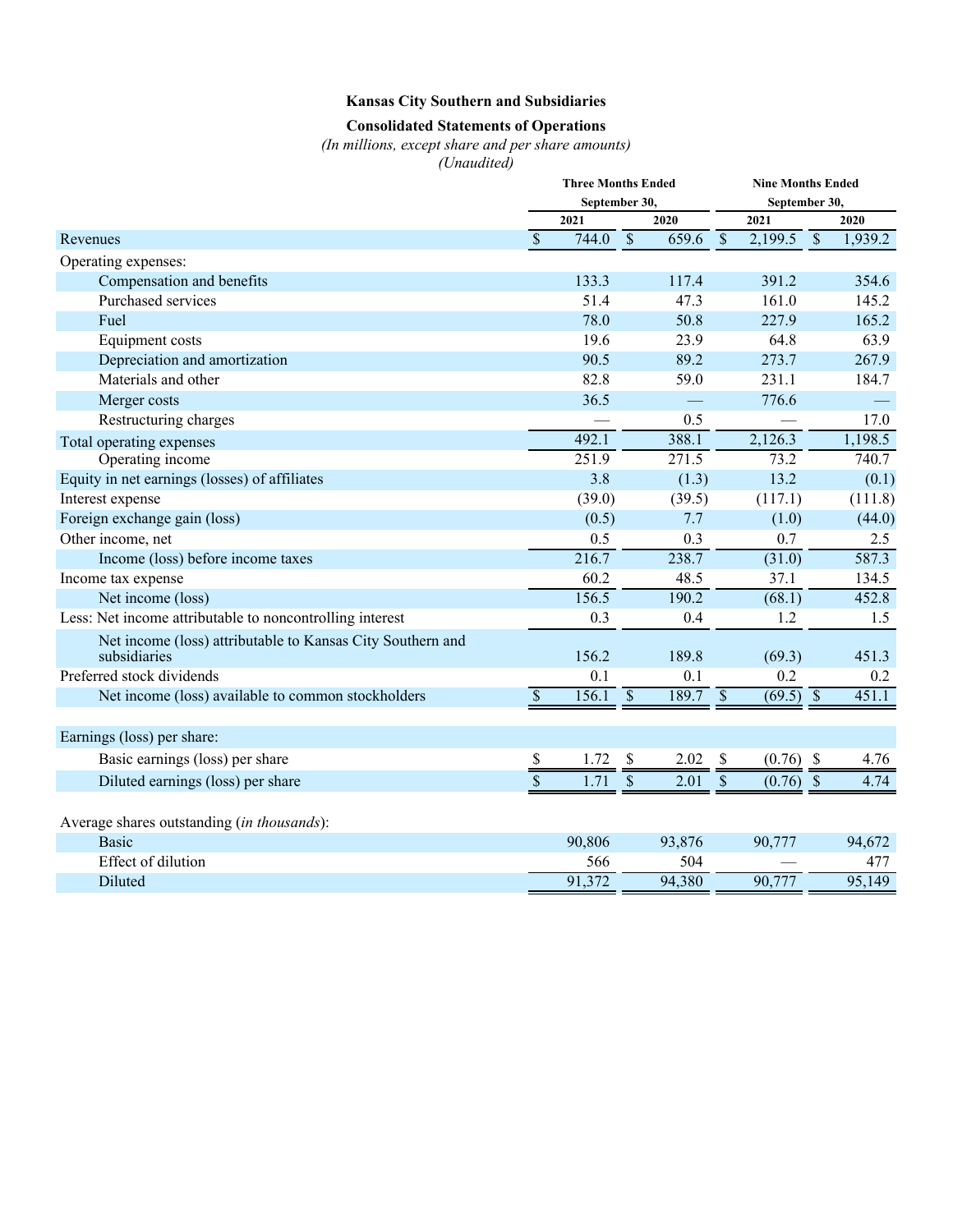# **Kansas City Southern and Subsidiaries Revenue & Carload/Units by Commodity - Third Quarter 2021 and 2020**

|                                   | <b>Revenues</b> |               |       |               | <b>Carloads and Units</b> |       | Revenue per   |                  |               |               |  |  |  |
|-----------------------------------|-----------------|---------------|-------|---------------|---------------------------|-------|---------------|------------------|---------------|---------------|--|--|--|
|                                   |                 | (in millions) |       |               | (in thousands)            |       |               | Carload/Unit     |               |               |  |  |  |
|                                   |                 | Third Quarter |       | $\frac{0}{0}$ | Third Quarter             |       | $\frac{0}{0}$ |                  | Third Quarter | $\frac{0}{0}$ |  |  |  |
|                                   | 2021            |               | 2020  | Change        | 2021                      | 2020  | Change        | 2021             | 2020          | Change        |  |  |  |
| Chemical & Petroleum              |                 |               |       |               |                           |       |               |                  |               |               |  |  |  |
| Chemicals                         | \$<br>71.0      | \$            | 60.1  | 18%           | 27.0                      | 24.3  | 11%           | \$2,630          | 2,473<br>\$   | 6%            |  |  |  |
| Petroleum                         | 93.7            |               | 95.1  | $(1\%)$       | 41.8                      | 48.5  | (14%)         | 2,242            | 1,961         | 14%           |  |  |  |
| Plastics                          | 39.4            |               | 36.7  | $7\%$         | 18.1                      | 18.7  | (3%)          | 2,177            | 1,963         | $11\%$        |  |  |  |
| Total                             | 204.1           |               | 191.9 | 6%            | 86.9                      | 91.5  | (5%)          | 2,349            | 2,097         | 12%           |  |  |  |
| Industrial & Consumer Products    |                 |               |       |               |                           |       |               |                  |               |               |  |  |  |
| <b>Forest Products</b>            | 71.6            |               | 59.6  | 20%           | 26.7                      | 25.3  | $6\%$         | 2,682            | 2,356         | 14%           |  |  |  |
| Metals & Scrap                    | 54.1            |               | 41.5  | 30%           | 30.6                      | 25.6  | 20%           | 1,768            | 1,621         | $9\%$         |  |  |  |
| Other                             | 33.3            |               | 25.3  | 32%           | 21.7                      | 22.8  | (5%)          | 1,535            | 1,110         | 38%           |  |  |  |
| Total                             | 159.0           |               | 126.4 | 26%           | 79.0                      | 73.7  | 7%            | 2,013            | 1,715         | 17%           |  |  |  |
| Agriculture & Minerals            |                 |               |       |               |                           |       |               |                  |               |               |  |  |  |
| Grain                             | 87.0            |               | 74.6  | 17%           | 40.4                      | 37.8  | 7%            | 2,153            | 1,974         | 9%            |  |  |  |
| <b>Food Products</b>              | 35.4            |               | 38.2  | (7%)          | 13.1                      | 15.3  | (14%)         | 2,702            | 2,497         | $8\%$         |  |  |  |
| Ores & Minerals                   | 7.5             |               | 5.5   | 36%           | 9.7                       | 7.7   | 26%           | 773              | 714           | $8\%$         |  |  |  |
| Stone, Clay & Glass               | 9.9             |               | 7.0   | 41%           | 3.9                       | 3.2   | 22%           | 2,538            | 2,188         | 16%           |  |  |  |
| Total                             | 139.8           |               | 125.3 | 12%           | 67.1                      | 64.0  | 5%            | 2,083            | 1,958         | 6%            |  |  |  |
| Energy                            |                 |               |       |               |                           |       |               |                  |               |               |  |  |  |
| <b>Utility Coal</b>               | 45.8            |               | 28.9  | 58%           | 45.6                      | 32.9  | 39%           | 1,004            | 878           | 14%           |  |  |  |
| Coal & Petroleum Coke             | 12.8            |               | 10.2  | 25%           | 15.4                      | 13.5  | 14%           | 831              | 756           | 10%           |  |  |  |
| Frac Sand                         | 4.0             |               | 2.3   | 74%           | 3.0                       | 2.0   | 50%           | 1,333            | 1,150         | 16%           |  |  |  |
| Crude Oil                         | 12.0            |               | 5.4   | 122%          | 9.4                       | 3.1   | 203%          | 1,277            | 1,742         | (27%)         |  |  |  |
| Total                             | 74.6            |               | 46.8  | 59%           | 73.4                      | 51.5  | 43%           | 1,016            | 909           | 12%           |  |  |  |
| <b>Intermodal</b>                 | 86.9            |               | 89.1  | (2%)          | 231.6                     | 264.7 | (13%)         | 375              | 337           | $11\%$        |  |  |  |
| Automotive                        | 40.1            |               | 48.5  | (17%)         | 22.4                      | 32.1  | (30%)         | 1,790            | 1,511         | $18\%$        |  |  |  |
| <b>TOTAL FOR COMMODITY GROUPS</b> | 704.5           |               | 628.0 | 12%           | 560.4                     | 577.5 |               | $(3\%)$ \$ 1,257 | \$1,087       | 16%           |  |  |  |
| Other Revenue                     | 39.5            |               | 31.6  | 25%           |                           |       |               |                  |               |               |  |  |  |
| <b>TOTAL</b>                      | 744.0<br>\$     | \$            | 659.6 | 13%           |                           |       |               |                  |               |               |  |  |  |